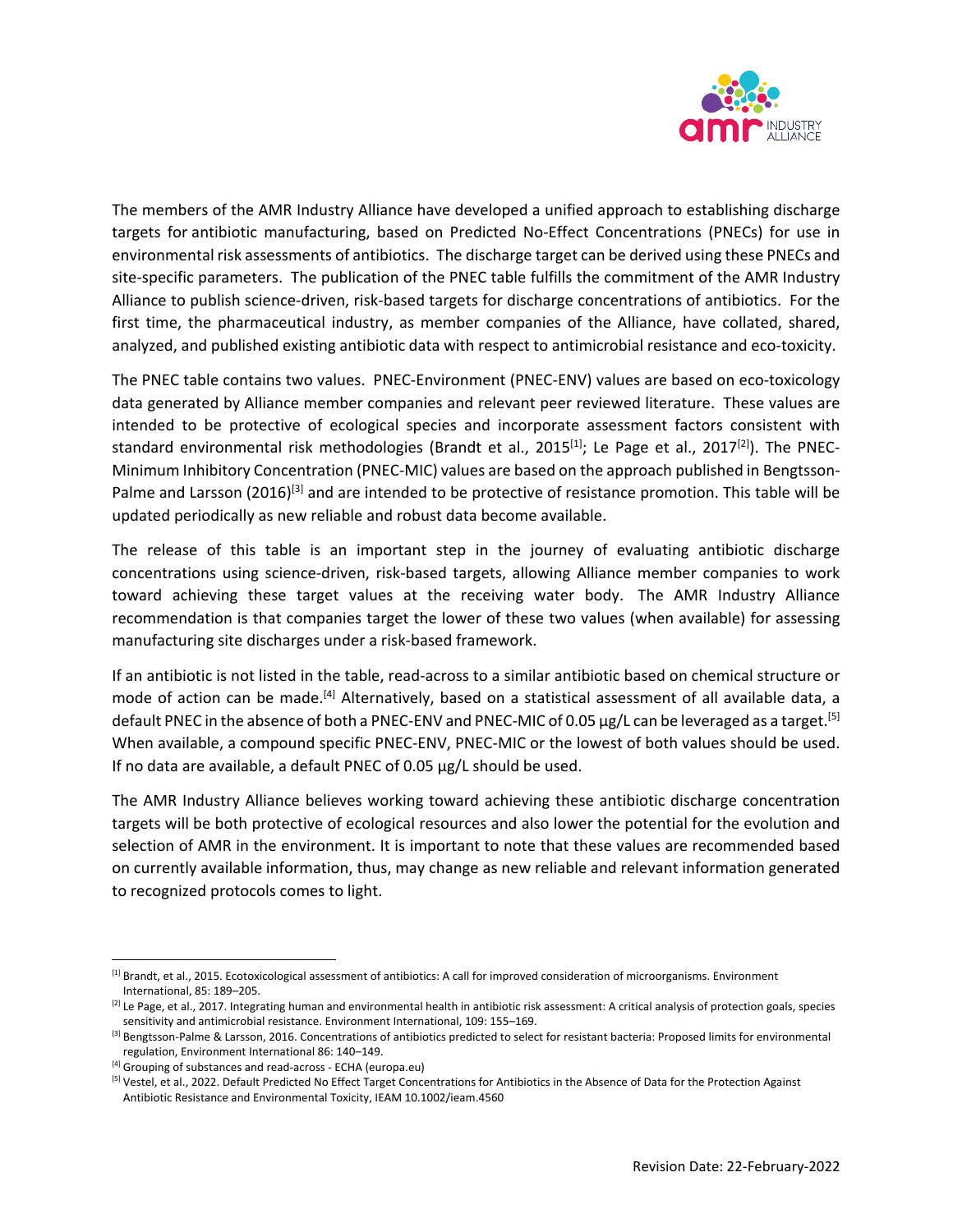

| <b>Active Pharmaceutical</b><br>Ingredient | <b>PNEC-ENV</b><br>$(\mu g/L)$ | <b>PNEC-MIC</b><br>$(\mu g/L)$ | <b>Lowest Value</b><br>$(\mu g/L)$ |
|--------------------------------------------|--------------------------------|--------------------------------|------------------------------------|
| Amikacin                                   | N/A                            | 16.00                          | 16.00                              |
| Amoxicillin                                | 0.57                           | 0.25                           | 0.25                               |
| Ampicillin                                 | 0.60                           | 0.25                           | 0.25                               |
| Avilamycin                                 | 125.00                         | 8.00                           | 8.00                               |
| Azithromycin                               | 0.03                           | 0.25                           | 0.03                               |
| Aztreonam                                  | N/A                            | 0.50                           | 0.50                               |
| Bacitracin                                 | 114.59                         | 8.00                           | 8.00                               |
| Bedaquiline                                | 0.08                           | N/A                            | 0.08                               |
| Benzylpenicillin                           | N/A                            | 0.25                           | 0.25                               |
| Capreomycin                                | N/A                            | 2.00                           | 2.00                               |
| Cefaclor                                   | N/A                            | 0.50                           | 0.50                               |
| Cefadroxil                                 | 0.14                           | 2.00                           | 0.14                               |
| Cefalonium                                 | 21.10                          | N/A                            | 21.10                              |
| Cefaloridine                               | N/A                            | 4.00                           | 4.00                               |
| Cefalothin                                 | N/A                            | 2.00                           | 2.00                               |
| Cefazolin                                  | N/A                            | 1.00                           | 1.00                               |
| Cefdinir                                   | N/A                            | 0.25                           | 0.25                               |
| Cefepime                                   | 1.30                           | 0.50                           | 0.50                               |
| Cefixime                                   | 0.60                           | 0.06                           | 0.06                               |
| Cefoperazone                               | N/A                            | 0.50                           | 0.50                               |
| Cefotaxime                                 | 0.12                           | 0.13                           | 0.12                               |
| Cefoxitin                                  | N/A                            | 8.00                           | 8.00                               |
| Cefpirome                                  | N/A                            | 0.06                           | 0.06                               |
| Cefpodoxime proxetil                       | 1.76                           | 0.25                           | 0.25                               |
| Cefquinome                                 | 1.60                           | N/A                            | 1.60                               |
| Ceftaroline                                | 0.12                           | 0.06                           | 0.06                               |
| Ceftazidime                                | 1.30                           | 0.50                           | 0.50                               |
| Ceftibuten                                 | N/A                            | 0.25                           | 0.25                               |
| Ceftiofur                                  | 0.40                           | 0.06                           | 0.06                               |
| Ceftobiprole                               | 0.23                           | 0.25                           | 0.23                               |
| Ceftolozane                                | 1.90                           | N/A                            | 1.90                               |
| Ceftriaxone                                | 0.33                           | 0.03                           | 0.03                               |
| Cefuroxime                                 | 1.70                           | 0.50                           | 0.50                               |
| Cephalexin                                 | 0.21                           | 4.00                           | 0.21                               |
| Cephradine                                 | 0.19                           | N/A                            | 0.19                               |

## AMR Alliance Science‐Based PNEC Targets for Risk Assessments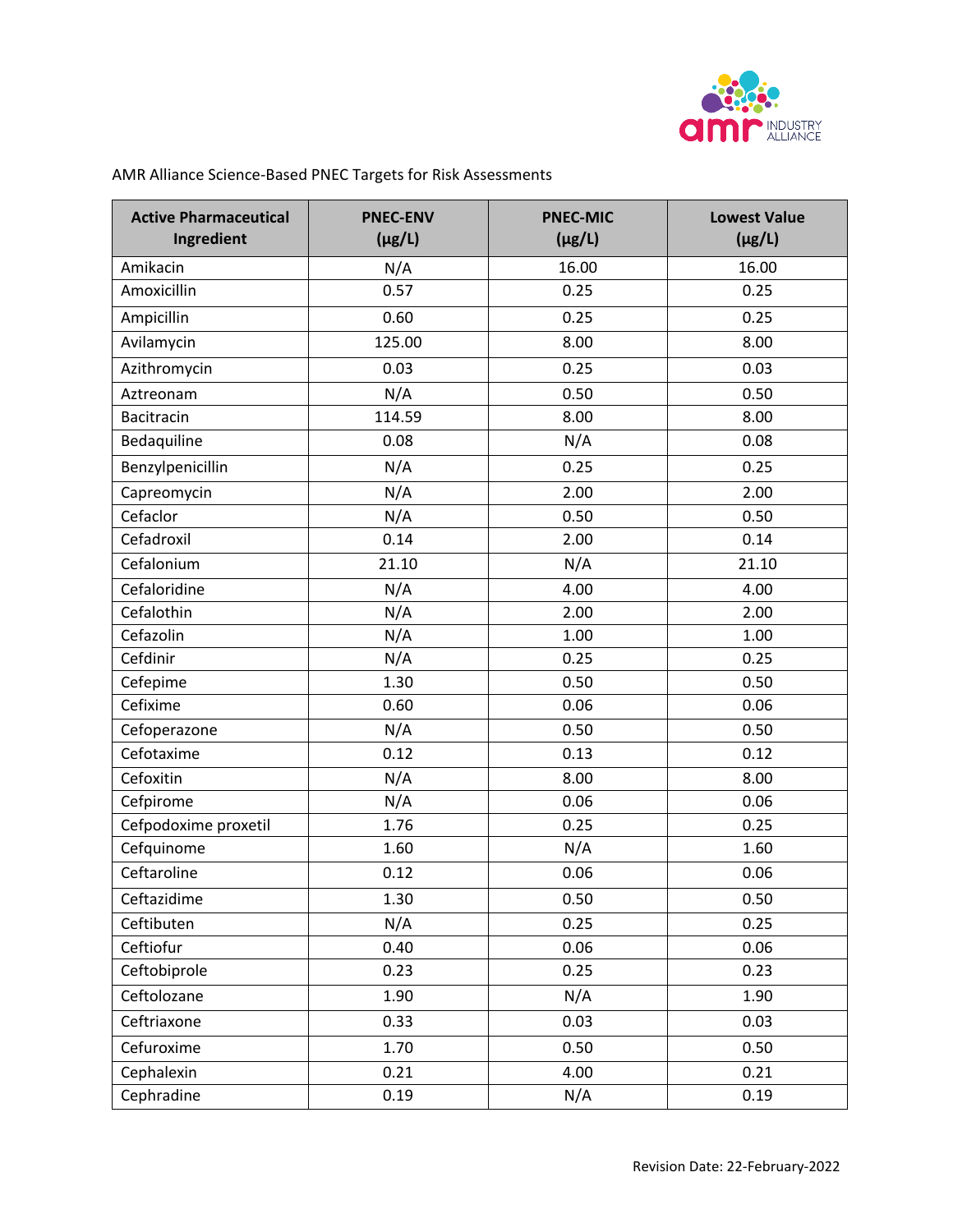

| <b>Active Pharmaceutical</b><br>Ingredient | <b>PNEC-ENV</b><br>$(\mu g/L)$ | <b>PNEC-MIC</b><br>$(\mu g/L)$ | <b>Lowest Value</b><br>$(\mu g/L)$ |
|--------------------------------------------|--------------------------------|--------------------------------|------------------------------------|
| Chloramphenicol                            | N/A                            | 8.00                           | 8.00                               |
| Chlortetracycline                          | 5.00                           | N/A                            | 5.00                               |
| Ciprofloxacin                              | 0.45                           | 0.06                           | 0.06                               |
| Clarithromycin                             | 0.25                           | 0.25                           | 0.25                               |
| Clinafloxacin                              | N/A                            | 0.50                           | 0.50                               |
| Clindamycin                                | 0.10                           | 1.00                           | 0.10                               |
| Cloxacillin                                | 20.00                          | 0.13                           | 0.13                               |
| Colistin (Polymyxin E)                     | 9.00                           | 2.00                           | 2.00                               |
| Daptomycin                                 | 510.00                         | 1.00                           | 1.00                               |
| Delamanid                                  | 0.03                           | N/A                            | 0.03                               |
| Doripenem                                  | 0.46                           | 0.13                           | 0.13                               |
| Doxycycline                                | 25.10                          | 2.00                           | 2.00                               |
| Enramycin                                  | 4.80                           | N/A                            | 4.80                               |
| Enrofloxacin                               | 1.91                           | 0.06                           | 0.06                               |
| Ertapenem                                  | 14.00                          | 0.13                           | 0.13                               |
| Erythromycin                               | 0.50                           | 1.00                           | 0.50                               |
| Ethambutol                                 | N/A                            | 2.00                           | 2.00                               |
| Faropenem                                  | N/A                            | 0.02                           | 0.02                               |
| Fidaxomicin                                | 891.00                         | 0.02                           | 0.02                               |
| Florfenicol                                | 38.00                          | 2.00                           | 2.00                               |
| Flucloxacillin                             | 26.80                          | N/A                            | 26.80                              |
| Fluconazole                                | N/A                            | 0.25                           | 0.25                               |
| Flumequine                                 | N/A                            | 0.25                           | 0.25                               |
| Fosfomycin                                 | 52.40                          | 2.00                           | 2.00                               |
| Fusidic acid                               | N/A                            | 0.50                           | 0.50                               |
| Framycetine                                | N/A                            | 0.06                           | 0.06                               |
| Gamithromycin                              | 0.24                           | N/A                            | 0.24                               |
| Gatifloxacin                               | N/A                            | 0.13                           | 0.13                               |
| Gemifloxacin                               | N/A                            | 0.06                           | 0.06                               |
| Gentamicin                                 | 0.15                           | 1.00                           | 0.15                               |
| Imipenem                                   | 0.41                           | 0.13                           | 0.13                               |
| Isoniazid                                  | <b>Testing On-Going</b>        | 0.13                           | 0.13                               |
| Kanamycin                                  | 1.05                           | 2.00                           | 1.05                               |
| Levofloxacin                               | 1.52                           | 0.25                           | 0.25                               |
| Lincomycin                                 | 0.81                           | 2.00                           | 0.81                               |
| Linezolid                                  | 3.50                           | 8.00                           | 3.50                               |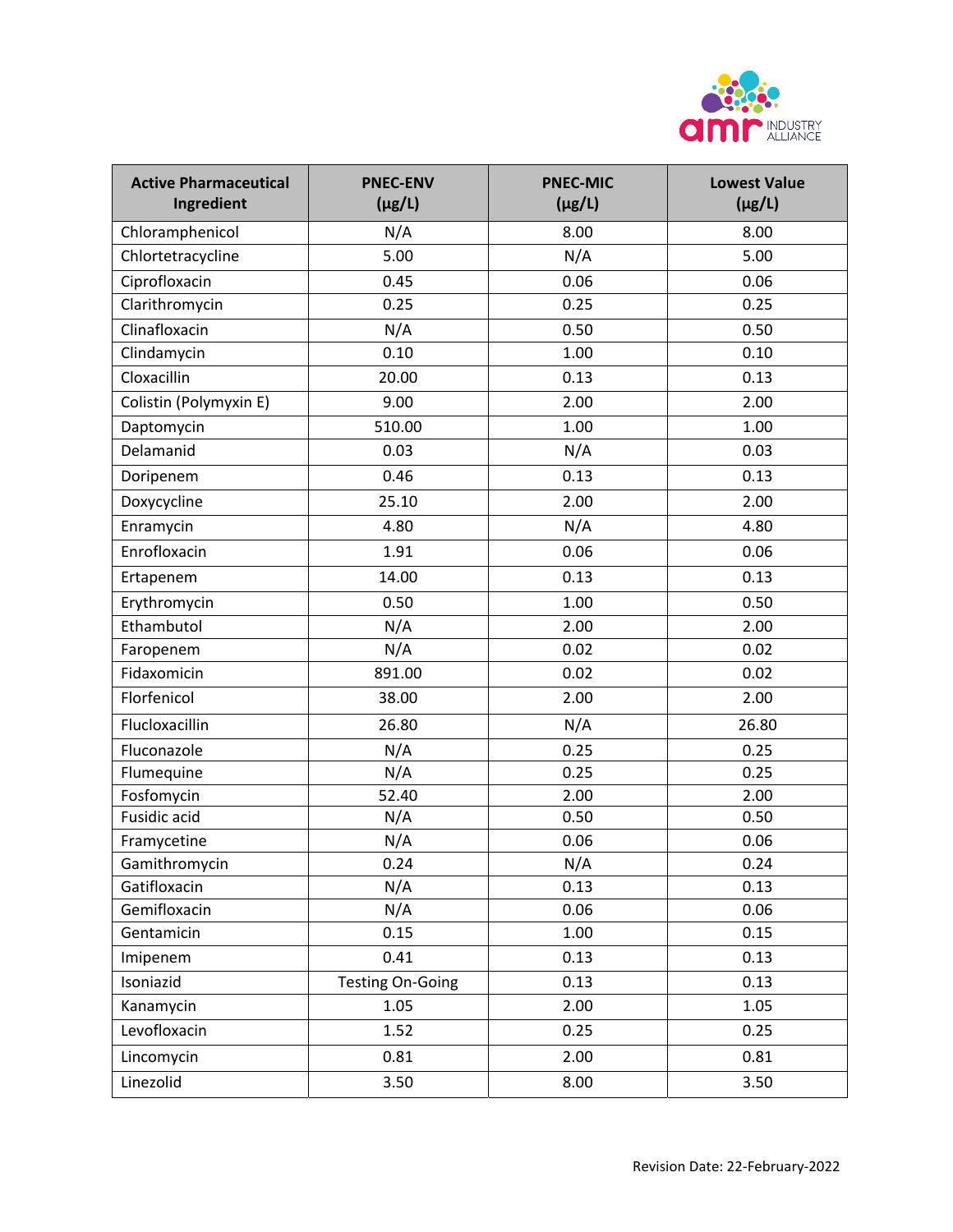

| <b>Active Pharmaceutical</b><br>Ingredient | <b>PNEC-ENV</b><br>$(\mu g/L)$ | <b>PNEC-MIC</b><br>$(\mu g/L)$ | <b>Lowest Value</b><br>$(\mu g/L)$ |
|--------------------------------------------|--------------------------------|--------------------------------|------------------------------------|
| Loracarbef                                 | N/A                            | 2.00                           | 2.00                               |
| Mecillinam                                 | N/A                            | 1.00                           | 1.00                               |
| Meropenem                                  | 1.50                           | 0.06                           | 0.06                               |
| Metronidazole                              | N/A                            | 0.13                           | 0.13                               |
| Minocycline                                | 1.10                           | 1.00                           | 1.00                               |
| Moxifloxacin                               | N/A                            | 0.13                           | 0.13                               |
| Mupirocin                                  | N/A                            | 0.25                           | 0.25                               |
| Nalidixic acid                             | N/A                            | 16.00                          | 16.00                              |
| Narasin                                    | N/A                            | 0.50                           | 0.50                               |
| Natamycin                                  | 210.00                         | N/A                            | 210.00                             |
| Neomycin                                   | 0.03                           | 2.00                           | 0.03                               |
| Netilmicin                                 | N/A                            | 0.50                           | 0.50                               |
| Nitrofurantoin                             | N/A                            | 64.00                          | 64.00                              |
| Norfloxacin                                | 120.00                         | 0.50                           | 0.50                               |
| Ofloxacin                                  | 10.00                          | 0.50                           | 0.50                               |
| Oxacillin                                  | N/A                            | 1.00                           | 1.00                               |
| Oxytetracycline                            | 47.00                          | 0.50                           | 0.50                               |
| Pefloxacin                                 | N/A                            | 8.00                           | 8.00                               |
| Penicillin G Procaine                      | 16.00                          | N/A                            | 16.00                              |
| Phenoxymethylpenicillin                    | N/A                            | 0.06                           | 0.06                               |
| Piperacillin                               | 4.30                           | 0.50                           | 0.50                               |
| Polymyxin B                                | 0.06                           | N/A                            | 0.06                               |
| Pristinamycin                              | 71.10                          | N/A                            | 71.10                              |
| Puromycin                                  | 31.00                          | N/A                            | 31.00                              |
| Retapamulin                                | N/A                            | 0.06                           | 0.06                               |
| Rifampicin                                 | 4.06                           | 0.06                           | 0.06                               |
| Rifamycin                                  | 1.00                           | N/A                            | 1.00                               |
| Rifaximin                                  | 0.11                           | N/A                            | 0.11                               |
| Roxithromycin                              | 6.80                           | 1.00                           | 1.00                               |
| Secnidazole                                | N/A                            | 1.00                           | 1.00                               |
| Sparfloxacin                               | N/A                            | 0.06                           | 0.06                               |
| Spectinomycin                              | N/A                            | 32.00                          | 32.00                              |
| Spiramycin                                 | 1.09                           | 0.50                           | 0.50                               |
| Streptomycin                               | N/A                            | 16.00                          | 16.00                              |
| Sulfadiazine                               | 11.21                          | 13.00                          | 11.21                              |
| Sulfamethoxazole                           | 6.60                           | 16.00                          | 6.60                               |
| Sulfanilamide                              | <b>Testing On-Going</b>        |                                |                                    |